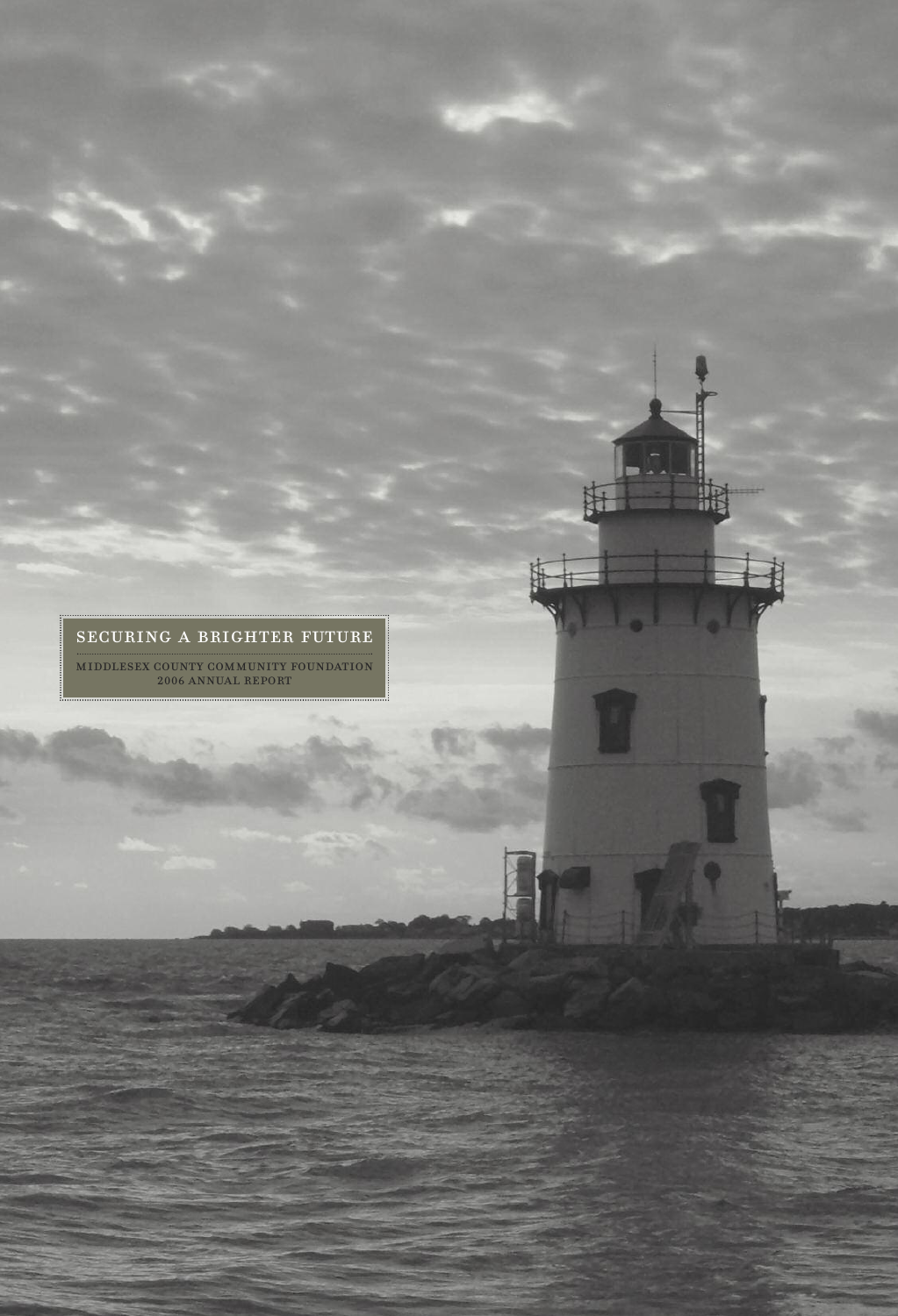$\cdots$ NEW \$5 MILLION PLANNED GIFT BRINGS TOTAL TO OVER \$12 MILLION  $\cdots$ 



 $\cdots$  37% increase in grants to a record \$191,745 brightens the lives served by 68 local organizations  $\cdots$ 



 $\cdots$  endowment grows with 16.9% investment return  $\cdots$ 



 $\cdots$  new president's society members support foundation's future  $\cdots$ 



**COVER Outer Light, Old Saybrook. The original inspiration for our logo.** *Photo: Patti Anne Vassia*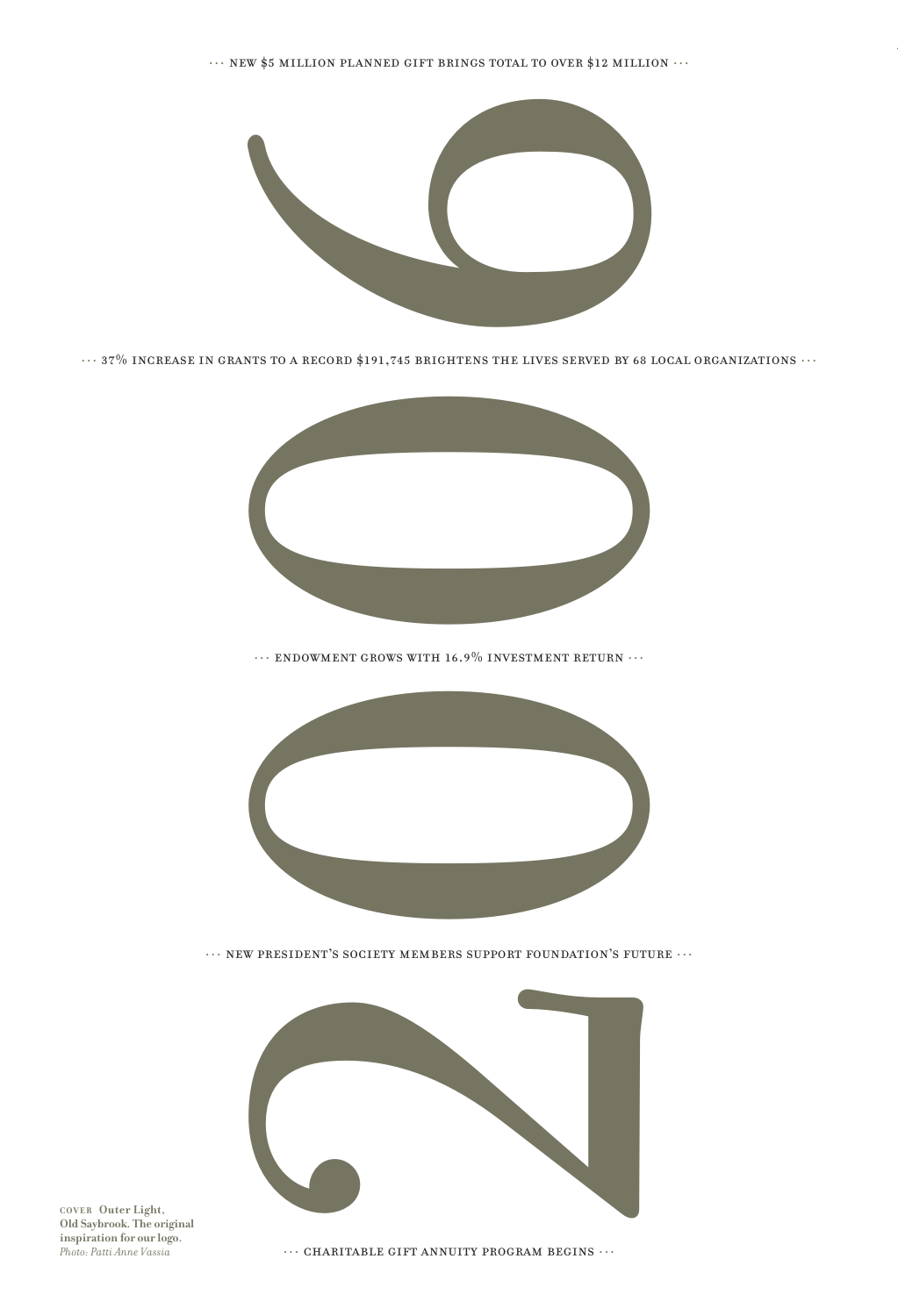four … five *funds for today and tomorrow*

With support from a generous community and the tremendous dedication of the Board of Directors, our Community Foundation continued to improve the quality of life for the people of Middlesex County. Our record amount of grants, new giving options, and strategic plans position our Community Foundation for an even brighter future.

Our vision of enhancing local non-profits by providing meaningful grants took another step forward with the Board approving grants totaling  $\text{\$191,745}$ . This  $35\%$  increase over last year brings our total approved grants to \$860,000 since ourinception in 1997.

several donors took advantage of the new IRS provision that allowsindividuals over the age of 72½ with Individual Retirement Accounts (IRAs) to transfer all, or a portion of their mandatory distribution to a charity without declaring it as income.

Our most significant project was forming a new strategic plan. We are adding talented new directors to advance the progress made by founding directors who are completing their full terms of service. Bonnie Bennet, who ably staffed our grants program, left in October. Herleaving began our earnest preparation for providing staff to address

the middlesex county community foundation is a non-profit organization dedicated to improving the quality of life in middlesex county. our mission is to work with charitably-minded individuals and organizations, to build permanent endowments and other INDIVIDUALS AND ORGANIZATIONS, TO BUILD PERMANENT ENDOWMENTS AND OTHER<br>CHARITABLE FUNDS AND TO SUPPORT LOCAL NON-PROFIT ORGANIZATIONS THROUGH EFFECTIVE<br>GRANTMAKING TO ADDRESS COMMUNITY NEEDS.<br>• GRANTMAKING TO ADDRESS COMMUNITY NEEDS.

These grants provided life's essentials of food, transportation and emergency assistance to many, while programsto enhance the arts, education, heritage and environment improved the quality of life for all of us.

With tremendous start-up and ongoing help from Essex Financial Services and the perseverance of Development Committee chair, Dave Preston, we are now offering charitable gift annuities. These tax advantaged annuities provide future benefit forthe donor's designated charitable purpose and attractive annuity payments quarterly during their lifetime. In addition, we are pleased

the plan for our even brighter future.

Our board of directors joins us in thanking you for yoursupport. We hope you will continue by sharing your enthusiasm about our successes by establishing a Fund, donating to help us meet our operations challenge, or making a planned gift forthe future benefit of our community. Together we certainly will have a bright future.

Herbert T. Clark III *board chair*

Patti Anne Vassia *president*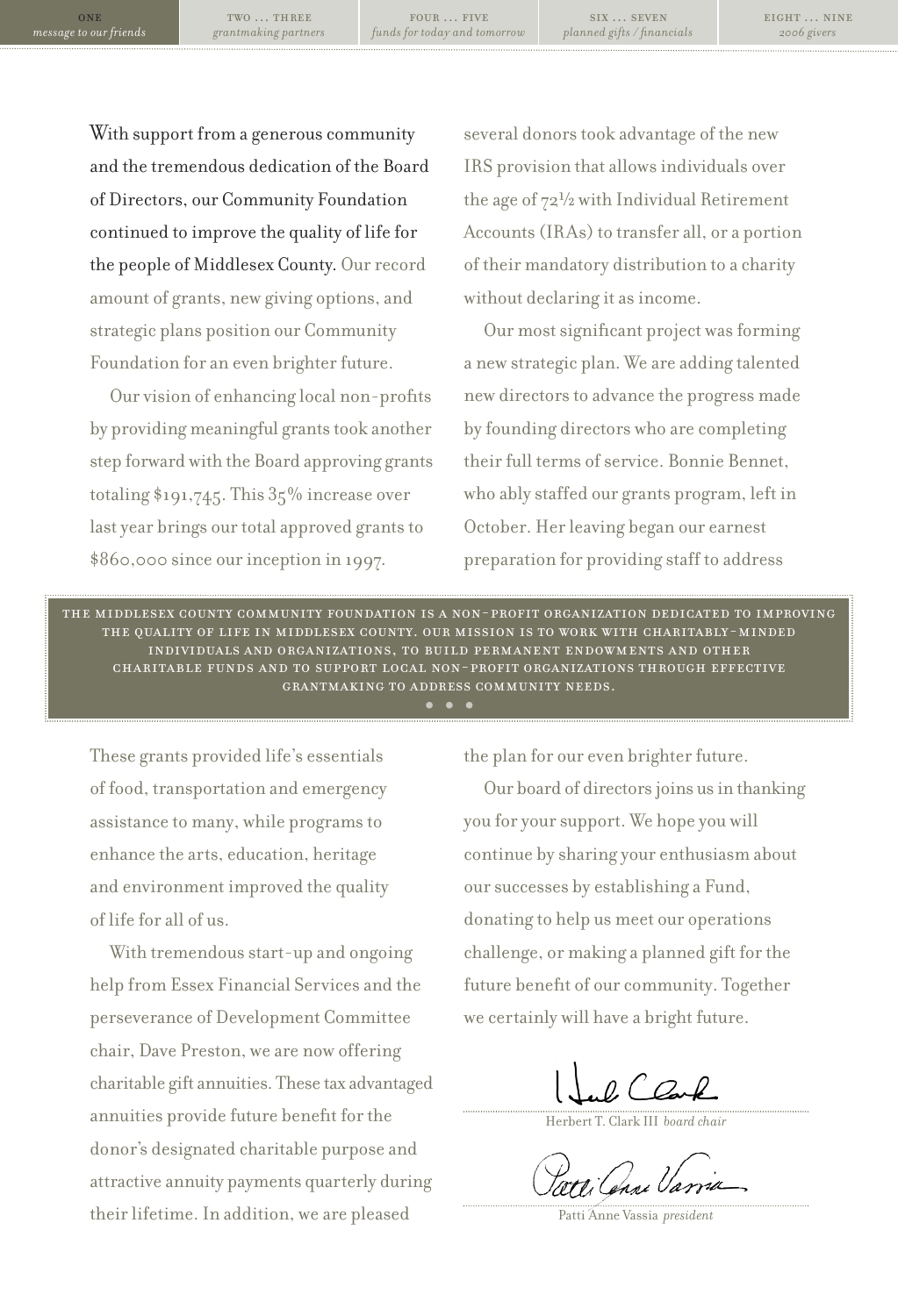



# Grantmaking Partners & Grants Awarded

Our 16.9% return on endowed assets and our grantmaking partnerships made it possible for the Board of Directors to approve a *record-breaking \$191,745 in grants … a 37% increase over 2005 …of this amount, \$116,000 was competitive, \$9,172 designated and \$66,573 donor advised.*

#### for the Arts

ARTFARM, Inc. / \$5,000 / for Shakespeare in the Grove, free outdoor performances of Macbeth preceded by an EcoFestival showcasing local performers, farmers and environmental groups.

Greater Middletown Chorale / \$4,500 / for a marketing and public relations project, to build Chorale membership, audiences and patrons through marketing and media relations.

Ivoryton Playhouse Foundation / \$3,000 / to support the Annual Community Holiday Production which provides an opportunity for local residents to enjoy theatre, while providing other non-profits with a fundraising opportunity.

Oddfellows Playhouse / \$3,500 / for capacity building through an Alumni Outreach Project to hire staff to re-establish contact with alumni to broaden donor base.

Tracy Art Center / \$5,000 / for capacity building to defray the expenses of an office administrator while the organization is making the transition from a volunteer-driven organization.

#### for Education

Green Street Arts Center/ \$1,500 / for scholarships for homework assistance, mentoring and art enrichment for children ages 7 – 18 in an After School Program in Middletown's North End.

Literacy Volunteers Valley Shore / \$3,000 / for an Affiliate Library Collection that will expand library materials and booksto be used by tutors in helping students from over 55 countries with language and cultural adaptation skills.

Middlesex Community College Foundation / \$4,000 / for Community Eyecare Days, a program which provides eye examinations and eyeglassesfor county residents who are unable to pay for them.

#### 2006 Approved Competitive Grants

Middlesex County Substance Abuse Action Council / \$1,000 /for Youth Leadership Workshops focused on developing leadership skills to help prevent and reduce substance abuse and problem gambling.

Middlesex United Way / \$2,500 / for increasing racial diversity among non-profit Boards of Directors by assisting them to reflect the diverse skills, assets and experiences of all people in Middlesex County.

Middletown School Readiness Council/ \$5,700 / to purchase children's books and forstorytelling performances for low-income preschoolers to promote early literacy and improve young children's readiness for school success.

Regional School District #13 – John Lyman Elementary School / \$1,500 / for Butterfly Garden, An Outdoor Classroom to provide environmental education.

Wesleyan – Middletown Public Schools Collaborative / \$5,000/to provide anafter-school enrichment and educational program for 4th and 5th grade'sin Middletown's high-need elementary schools.

#### for our Environment & Neighborhoods

Connecticut River Coastal Conservation District  $\frac{1}{2}$ ,000 / to publish a new edition of the Mattabesset River Canoe/Kayak Trail Guide.

Essex Land Conservation Trust / \$6,300 / to design, construct and install historical markers and a parking lot which will provide public access to the new Linear Park at the Millrace in Ivoryton.

Jonah Center for Earth and Art / \$5,000 / for a part-time Project Managerto build coalitions for environmental education, create public access to local rivers and natural resources and work toward developing alternative energy projects in Middletown's North End.

#### for Heritage Enhancement

Essex Historical Society / \$6,400 / to design, purchase and install historical markers explaining properties of significance to Essex history.

Godfrey Memorial Library / \$5,000 / forthe Middlesex County Histories Digitization Project to place the full text of three classic, hard-to-find histories of Middlesex County online.

Old Saybrook Historical Society / \$5,000 / to produce *17 Miles, The Birthplace of the Lower Connecticut River Valley*, a documentary film on the 400 year history of the original Saybrook Colony and Old Saybrook in particular.

#### for Human Service

Estuary Council of Senior Clubs for Estuary Medical Outreach Transportation (EMOTS) / \$5,000 / to help defray the costs of transportation for elderly living at home to get to medical appointments.

High Hopes Therapeutic Riding / \$3,000 / to employ two groups of disabled adults from SARAH, Inc., in Old Saybrook, to work at High Hopes Therapeutic Riding stables.

Middlesex Area Patient Services/ \$2,000 / for financial assistance, home adaptations, medical equipment and social activities for persons with Multiple Sclerosis.

Middletown Parks and Recreation Department / \$2,000 / to provide support for Grandparents who are raising their grandchildren including summer programming for children and classes and respite for grandparents.

Shoreline Soup Kitchens and Pantries/ \$5,000 / to fund a part-time partnership coordinatorto work with other social service agencies and providers to promote a more coordinated delivery of services to people in need on the shoreline.

A Brighter Future Secured Through Grants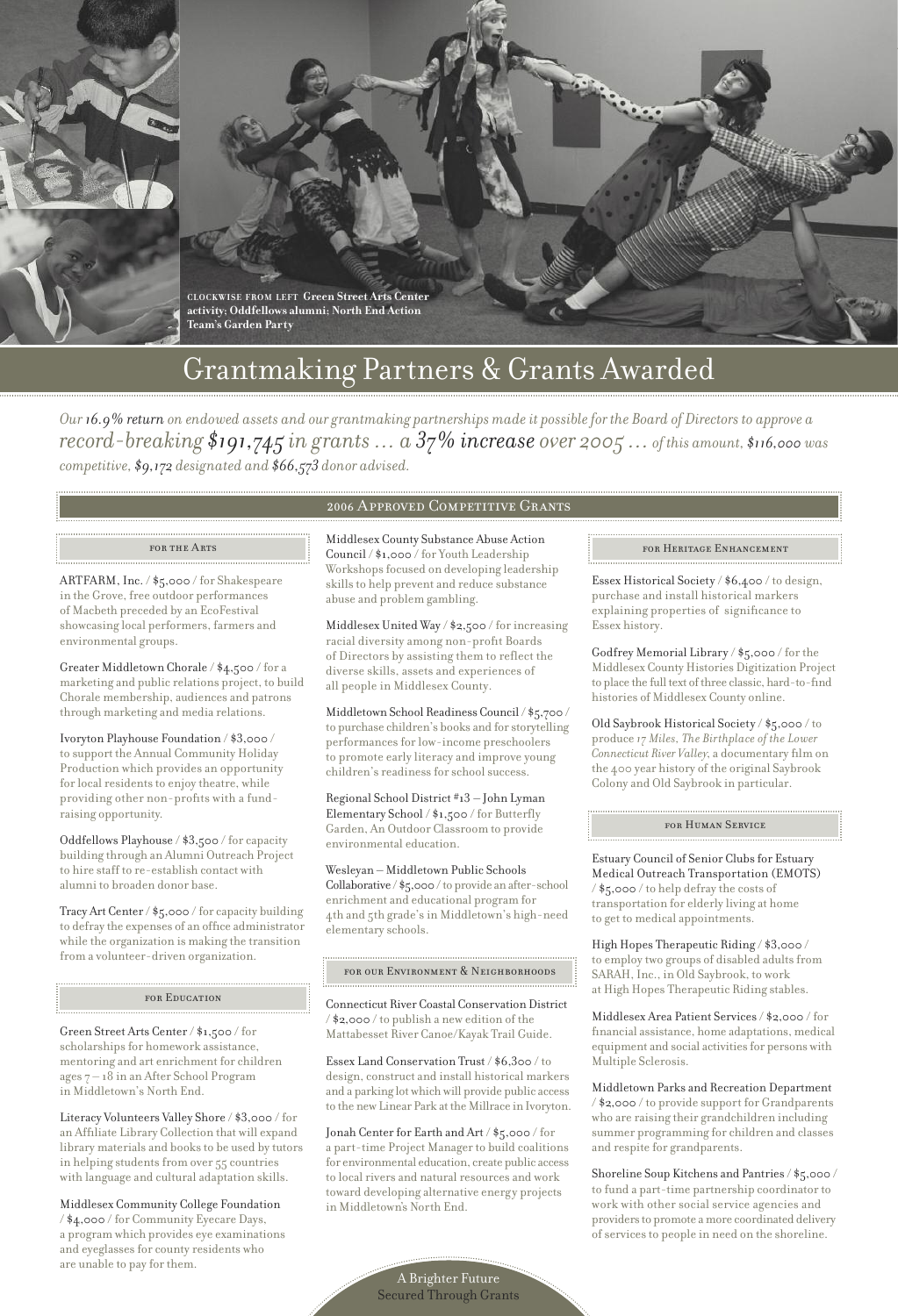four … five *funds for today and tomorrow*

St.Vincent DePaul Place for Community Assistance Program / \$2,400 / to provide emergency assistance for rent, security deposit, medical expenses, utility bills and transportation.

St. Vincent DePaul Place / \$2,600 / to purchase food and supplies or support staff positions providing over 74,000 meals a yearto the poor and hungry in Middletown.

#### for Safer Communities

North End Action Team / \$1,500 / for an Erin Street Community Garden to reclaim a blighted site, reduce crime and promote stability and civic engagement in Middletown's North End.

St. Luke's Eldercare Solutions of Central Connecticut / \$3,000 / to provide the elderly with home safety information, fall risk assessments and home modifications to reduce home hazards and risk of falls.

#### for Women and Girls

Gilead Community Services/ \$3,000 / to provide adolescent girls with mental illness an opportunity to participate in various arts and cultural activities to foster personal growth and build self-esteem.

Girl Scouts Connecticut Trails Council/ \$5,000 / for a College Pathways Program that introduces at-risk girls ages  $14 - 17$  to college life and prepares them for college.

Rushford Center/\$1,600 /for "Girl Talk," a summer program for Middle School girls in Middletown, to encourage healthy behavior by focusing on media analysis, positive self-image, nutrition, being physically active and building supportive relationships.

Valley Shore YMCA /  $\S_5, \circ \circ \circ$  / for a Girls Being Girls Program for girls ages 9 – 13 with Autism Spectrum Disorder in collaboration with the Westbrook Youth and Family Services.

*Competitive Total \$ 116,000*

# 2006 Approved Grants from Designated Funds

*Indicates Fund and /or Advisor or Donor*

Middlesex Community College Foundation / \$33,000 / for analytical chromatographic instrumentation. *Cox Family Fund for Middlesex Community College*

Middlesex County Historical Society / \$2,639 / *Elizabeth Swaim Middlesex County Historical Society Fund*

Middletown High School / \$300 / forthe (2006) seventh annual Elizabeth Mary Pernel Memorial Scholarship presented to Jennie Elizabeth Cordone. *Elizabeth Mary Pernel Scholarship Fund*

*From endowed J. Guy Lombardo Fund and nonendowed Hugh L. and Judith R. Cox, Kent S. Warner Memorial and Howard and Yvonne McAuliffe Funds and anonymous donors*

Cappella Cantorum / \$1,000 / for Men's

Child & Family Agency of Southeastern Connecticut / \$1,000 / for Middlesex County

Children's Home of Cromwell / \$1,000 / The Clifford W. Beers Clinic, Inc. / \$500 /

Connecticut Returned Peace Corps Volunteers, Inc. / \$1,500 /

ABC Women's Center/ \$500 /

Chorus Concert.

home based services.

Middletown High School / \$400 / forthe (2007) eighth annual Elizabeth Mary Pernel Memorial Scholarship presented to Heather Goodale. *Elizabeth Mary Pernel Scholarship Fund*

Middletown Public Schools/ \$5,000 / for Middletown High School Goes to the Symphony. *Elizabeth Swaim Arts Enrichment Fund*

Middletown Public Schools/ \$8,018 / forthe Swaim String Program. *Elizabeth Swaim Arts Enrichment Fund*

Nathan Hale-Ray High School / \$1,300 / forthe first annual Heather Lind Ashworth Memorial Scholarship awarded to Christin Lee Sikorski. *Ashworth Funds*

Tri-Town Youth Services/ \$633 / *Tri Town Youth Services Fund*

University of Connecticut / \$500 / for the (2006) second annual Joan Matz Music Scholarship awarded to Samuel Eurich. *Joan Matz Music Scholarship Fund*

University of Connecticut / \$500 / for the (2007) third annual Joan Matz Music Scholarship awarded to Joshua Taylor. *Joan Matz Music Scholarship Fund*

*Designated Total \$52,290*

## 2006 Donor Advised Grants

Levi E. Coe Library Association / \$655 / for purchasing new books for the Children's library.

Middlefield Federated Church Church's general financial needs. / \$1,000 /

Middlesex Habitat for Humanity of Connecticut / \$1,000 / forthe House in the Box Project.

Middlesex Habitat for Humanity of Connecticut / \$1,000 / forthe House in the Box Project.

Middletown Adult Education —Even Start Program / \$1,800 / for a Family Literacy Even Start Program.

New Britain Industrial Museum / \$500 /

St.Vincent DePaul Place / \$1,000 / to support the Amazing Grace Food Pantry.

St.Vincent DePaul Place / \$1,000 / for Amazing Grace's Amazing Challenge.

St.Vincent DePaul Place / \$2,000 / to support the Amazing Grace Food Pantry.

Wesleyan University / \$7,500 / for a Physical Education Intern & Assistant Women's Crew Coach.

YMCA of Northern Middlesex County / \$500 /

*Donor Advised Total \$23,455*

*Total Grants \$191,745*

*Ourgrantmaking partners include: the Connecticut Humanities Council that provided \$10,000 for heritage Enhancement; River View Cemetery in Essex that provided \$37,000 forgrants benefitingtheresidents of Essex and Lower* Middlesex County; the Ann T. D'Addario Family Foundation and Citizens Bank that provided \$10,000 in unrestricted funds *and \$5,000 for Middletown Neighborhood Enhancement, respectively.*

CompetitiveGrants Process Non-profitOrganizations are requested to file a two page letter of intent to apply for a grant by late September. Full proposals are requested in late October for the most promising projects. The Board of Directors approves grants by the end of December, with

funding available the following year. The Foundation seeks grant proposals that add value to, and have a positive impact on, the quality of life in the Middlesex County community. The guidelines and timetable for the Fall grant cycle are found on our website: *www.MiddlesexCountyCF.org.*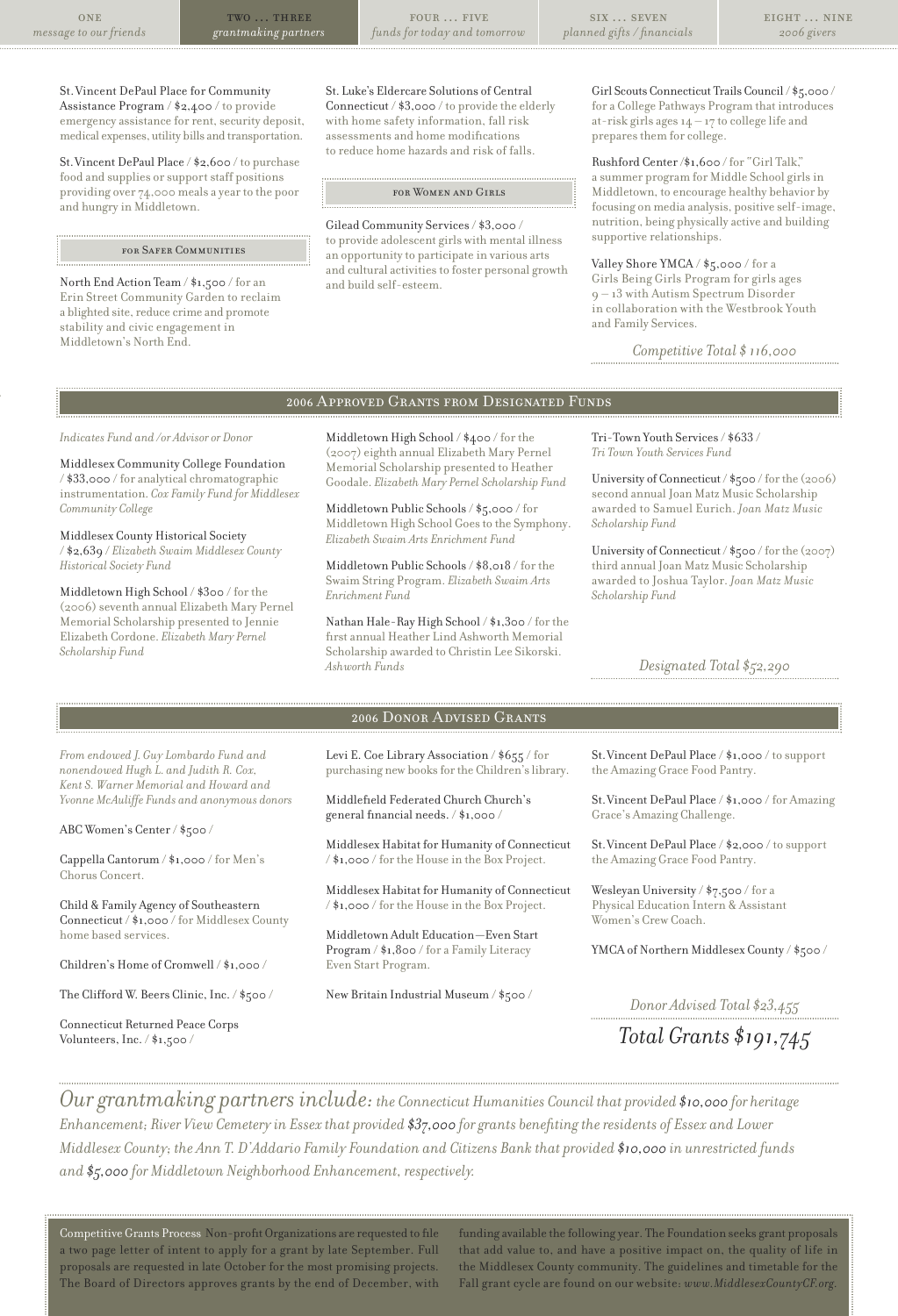

# Funds for Today and the Promise of Tomorrow

# New Funds Added Demonstrate Diversity of Offerings

Thanks to the helpful ongoing support of Essex Financial Services the Foundation began offering Charitable Gift Annuities this year. Two Board members stepped up to be the first enrollees. One transferred moniesfrom a charitable gift fund and the otherfrom a lesser yielding savings account. Both are happy with the competitive rate of return and the payments that are arriving quarterly.

*These Gift Annuities arefantastic … " awin-win all around. The Foundation gets a futuregift and weget the*  $\phi$ *income* now. Of course, if we were  $\delta$ *older* the rate of return would be even *greater … but we arevery happy to support the Foundation in the youth of our Golden Years."*

*Dave Preston, Board Member*

#### CHARITABLE GIFT ANNUITIES COX FAMILY FUND FOR MIDDLESEX Community College

Hugh Cox took advantage of a new 2006 – 2007 IRS provision to establish a Designated Fund for MxCC. Under the provision, holders of Individual Investment Accounts(IRAs) can transfer mandatory distributions directly to a charity and not declare the distribution asincome. A sizeable grant from this Fund provided new analytical chromatographic equipment forthe College's chemistry department. This equipment gives MxCC students relevant experience and a competitive edge fortheir future careers.

*This Fund isestablished in recognition " of MxCC'scontribution to the posthigh schooleducation of two of our sons and my commitment to the Community College System … I hopethat ourgift willencourage others to support Connecticut's future, so dependent on an educated and trained workforce…"*

*Hugh Cox*

Connecticut Heritage Productions established this Field of Interest Fund in memory of Dr. Louis and Eva Loffredo. Grants will be determined by the Foundation's Grants Committee on a competitive basis to arts organizations serving Middletown, East Hampton and /or Portland. Grants may support student programs, program scholarships and public performances.

*This Fund will provide a lasting " tribute to the memory of Dr.* and *Mrs. Loffredo's love of the performing arts and thiscommunity. Wetrust the Community Foundation to manage and account for this Fund and to help itgrow over timeto assist worthy local arts organizations."*

*Peter Loffredo, Artistic Director, Connecticut Heritage Productions*

#### Loffredo Performing Arts Fund Oddfellows Playhouse ENDOWMENT FUND

Oddfellows Playhouse established this new Agency Endowment Fund as part of its planning for its future sustainability and their long-range development plan. Volunteers and staff are committed to growing their endowment to better serve Playhouse youth in the years to come.

*We are pleased to be working with " the Community Foundation in structuring a more pro-active agency*  $endowment$ *program.* Having the *Community Foundation as a partner has increased ourconfidencein moving forward with major gifts and planned givinginitiatives."*

*Dominick Grant, Managing Director*

*All funds may be added to by anyone and may be built over time.*

#### Previously Established Funds

Unrestricted Endowed Funds

#### Middlesex Enhancement Fund

This fund is available for all donors to make gifts of any size. Overthe years, the Fund has grown substantially with memorial, anonymous and other gifts. The Grants Committee recommends grants, on a competitive basis, to meet current needs and improve conditions of the county.

#### John A. Barr, Jr. Fund

A memorial Fund in honor of founding Foundation board member and former Essex Savings Bank president, John Barr. Annual gifts from Essex Savings Bank have helped this fund increase its impact.

### Bee and Missionary Society of First

Congregational Church of Middletown Fund Established in 2003 to continue their 175 years ofsupport to organizations and worthy causes in the community.

#### The Couch Family Fund

Established by former board member Rev. A. Edward Couch in honor of his parents.

#### Edmund T. Delaney Fund

Established in his memory to support the community he loved by his wife, Barbara.

#### Lee and Welles Guilmartin Fund

Established in 2002, and built overtime, to meet the needs and improve the quality of life in our community.

### Peter and Eileen Harding Family Fund

Recognizing the many and changing needs of the people in Middlesex County, the Hardings established this Fund to provide community support now and in the future.

#### Kalayjian Family Fund

Established in 2004 by Marcia and David Kalayjian to provide lasting benefit to the community to which they are devoted.

A Brighter Future Secured Through Funds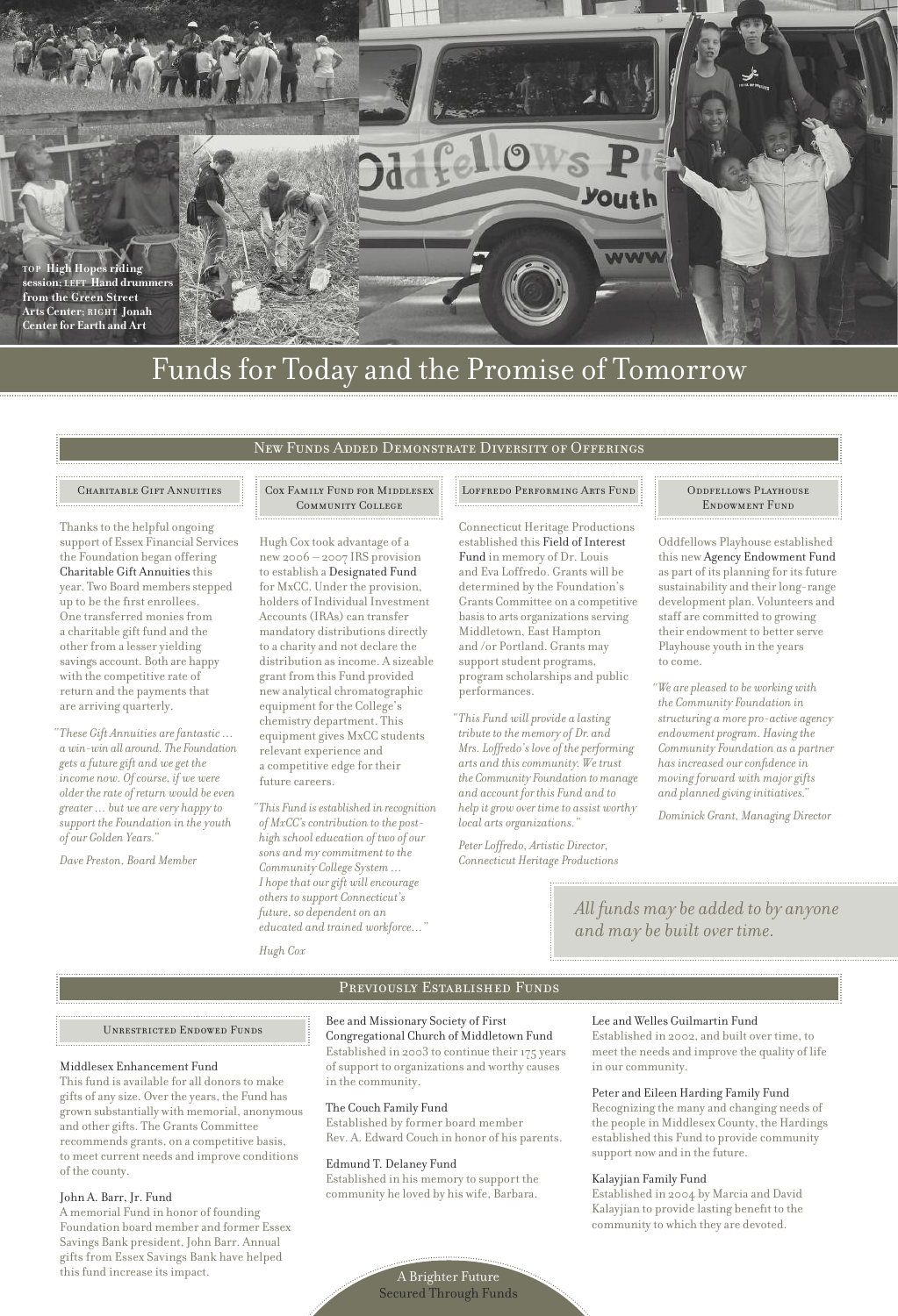#### two … three *grantmaking partners*

four … five *funds for today and tomorrow*

six … seven *planned gifts / financials*

#### J. Guy Lombardo Fund

A memorial Fund established by Joe Lombardo in memory of hisson Guy.

#### Sonya and Jeff Madoff Fund

Established to support changing needsin a community they love.

#### William McCann /Best Cleaners Fund A memorial Fund established by Esther McCann in appreciation of our community.

Middlesex Mutual Assurance Company Fund Established by the company to support

the community of its home office.

### PCI medical Fund

Established in 2002 by Phillip and Clio Coles to give back to their community now and in the future.

#### Preston Family Fund

Established by Barbara and David Preston to build the endowment and provide lasting benefit to the community.

#### River View Cemetery Fund

Established by the Essex-based cemetery to benefit the entire community.

#### Diane T. and William J. Russell Fund

Established by the Russells to begin their charitable giving plan.

#### Sams Family Fund

With knowledge of the good works of the Foundation as a former board member, David Sams and his wife Betsy established this Fund to provide continuing support and positive momentum for the future.

#### Jean and Biff Shaw Fund

Established by the Shawsto repay their community for the benefits they have derived from it.

#### Saunders Family Fund

Board member Anita Ford Saundersis building an unrestricted fund over time to benefit the community's changing needs.

### Susan B. and William K. Wasch Fund

Set up by the Waschs to coordinate their giving now and in the future to the community they love.

#### Jan Youngblood Cook Fund

Established in 2003 to provide unrestricted support for our community now and forever.

#### Field of Interest Endowed Funds

#### Anonymous Family Fund

Supports arts organizations and initiatives with priority to Middletown organizations.

#### Anonymous Fund

Support of Middlesex County botanical beautification and natural beauty.

#### The Arts Fund

Established by Derry D'Oench and supported by many, promotes arts of all kinds countywide.

### Sherry and Herb Clark Family Fund

Provides benefit to the people and communities of the Valley Shore Area.

# Howard and Yvonne McAuliffe Fund

Supports basic human needs and programs for the less fortunate.

Kathy and Willard McRae Fund Supports education programs in Middletown.

Middlesex Mutual Assurance Fund Promotes safer communities with priority to motor vehicle, marine and personal safety.

Ann and George Petry Fund Supports local arts programs and activities, established by their daughter Liz.

# Pompea Family/Primary Steel Fund

Provides support for education and future manufacturing workforce development.

#### Fund for Preservation and Stewardship of Natural Areas

Richard H. and Esther B. Goodwin established this Fund to support the preservation and stewardship of the Burnham Brook Preserve in East Haddam.

Elizabeth Swaim Middletown Fund

A generous bequest started this Fund to benefit the people and the city of Middletown.

#### Rachel and Chuck Wiltsie Fund

Supports basic human needs and programs for the less fortunate.

### Fund for Women & Girls

Established by Founding Donors and many others to empower women and girls to be self-reliant and reach their potential.

# Bee and Missionary Society Fund

for Women & Girls Provides support for the Fund for Women & Girls Committee to make grants as previously described.

#### Designated and Donor Advised Funds

#### Ashworth Family Scholarship Fund

Established in memory of Heather Lind Ashworth, a long time librarian at Hale-Ray High School, for East Haddam graduating students. The Fund will grow with future planned gifts.

#### Charles Munson Burr, Jr. Family Fund

Harry Eben Burris building this Fund over time to honor hisfather with scholarships for disadvantaged Wesleyan students.

#### Foundation Administration Fund

Established in 2005 to assist the Foundation in becoming become self-sustaining by providing annual operations support.

#### J. Guy Lombardo Donor Advised Fund

A transfer from a private foundation, this fund provides grants to local charities recommended by the Lombardo family.

#### Robert A. Mallimson, PhD Fund

This donor advised fund was established by an anonymous donor in lasting tribute to the humanity and caring of Dr. Mallimson.

#### Joan Matz Music Scholarship Fund

A memorialscholarship fund for UCONN students of choral studies was established by the family and friends of Joan Matz, founder of several area choral groups.

#### Elizabeth Mary Pernel Memorial Scholarship Fund

Established for Middletown High School by 1965 and 1966 alumni in memory of their classmates, Ed and Terri Pernel's daughter.

#### Russell Library Fund

An anonymous donor has established this to-be-named fund to purchase large print booksfor Russell Library.

#### Elizabeth Swaim Arts Enrichment Fund

A major bequest began this Fund that provides grants to enrich minds and expand the horizons of Middletown K-12 public school students with arts programming.

#### Elizabeth Swaim Fund forthe

Middlesex County Historical Society A bequest established this Fund to support the Middlesex County Historical Society.

#### Tri-Town Youth Services Fund

Started by the Whelen family to support positive youth activities in the area and to encourage others to add to the Fund, which they may do at anytime.

#### Wesleyan University Community Fund

This fund is just one of Wesleyan's tangible commitments to its community. Presently the University recommends that grants be determined by the Grants Committee.

#### Agency Endowment Funds

#### Middlesex United Way Fund

The Foundation's first Agency Endowment Fund was established with donor-restricted endowment gifts as an example to all non-profits.

# Weitzman-Vance

Community Health Center Fund The Community Health Center saw the value of supporting the Foundation and growing their endowment forthe future benefit of the individuals they serve. The fund is named for two exceptional CHC volunteers, David Vance

# Gilead Community Services Fund

and the late Jerry Weitzman.

Insures future funding diversity for this behavioral health organization and encourages staff and board members to give to endowment to maximize a challenge match donation.

Unendowed Funds

#### Hugh L. and Judy R. Cox Fund

Hugh and Judy annually support charities of their choice from this Fund. Grants from this Fund support their favorite charities.

#### Kent S. Warner Memorial Fund

Established by Scotty King the Fund is named for the father of her children. Grants support local programs that maintain and support healthy families and international development efforts.

# Howard and Yvonne McAuliffe Fund

The McAuliffe's use this Fund to make contributions to local programs that help the lessfortunate and are consistent with their values and beliefs. They often seek staff assistance to learn where needs are the greatest to maximize the impact of their charitable giving.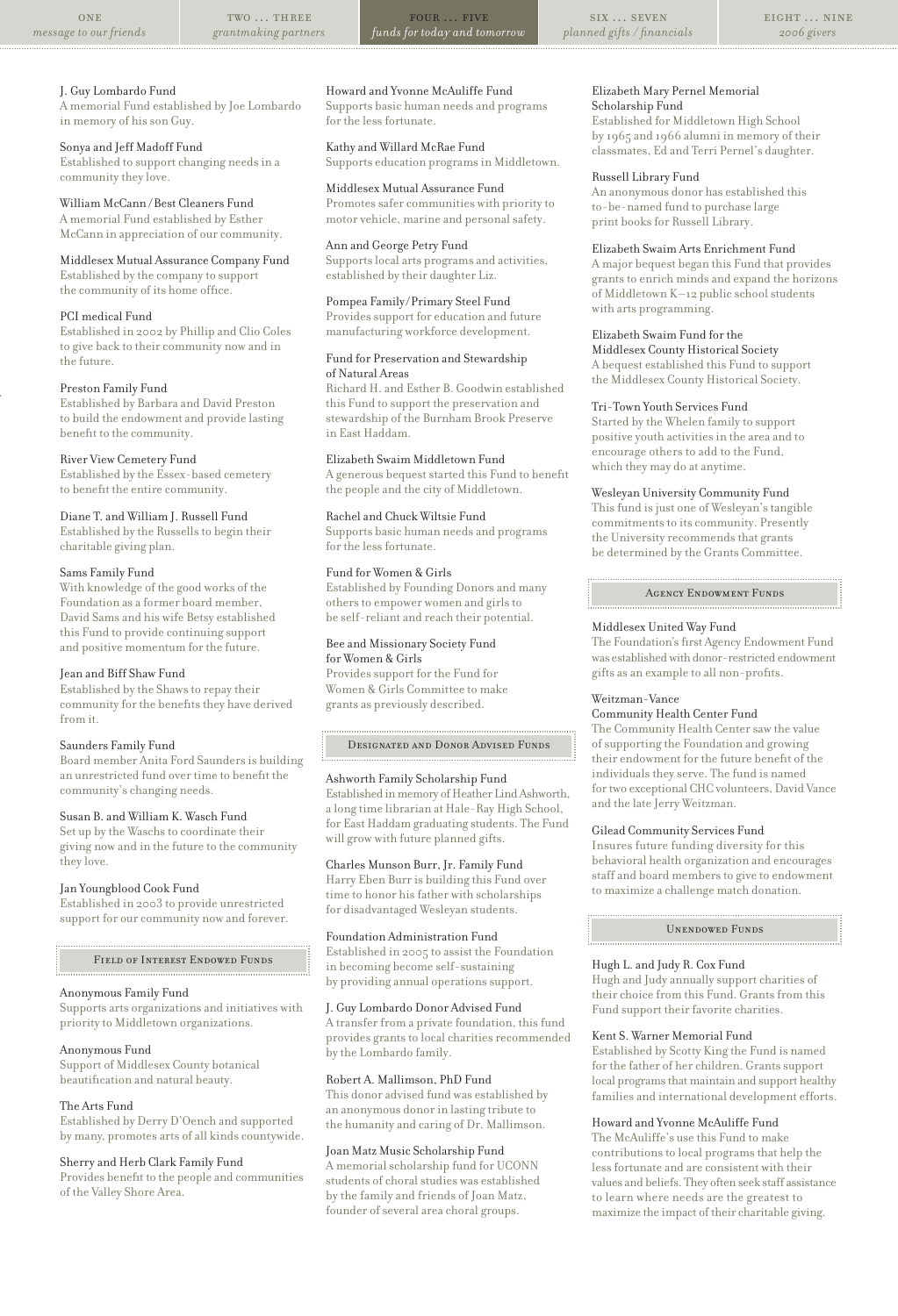

# Planned Gifts are the Key to Our Future

A  $\frac{4}{5}$  million anonymous planned gift with other new and additional gifts and two Charitable Gift Annuities has *brought our total known planned gifts to over \$12 million.*

 $\emph{As members of} \emph{Leave} \emph{A} \emph{Legacy} \emph{Connecticut} \emph{we encourage everyone to have a will and consider leaving a gift to charity.}$ in that will.  $Planned$   $g$ ifts to the Community Foundation can be designated to a favorite non-profit, field of interest or to meet the needs of the day. We are grateful to the following members of  $The \, Legacy \, Society$  who have made it known that *they have made a planned gift to thecommunity through the Community Foundation:*

Anonymous(6) (1#) Jeannette Archer-Simon and Robert E. Simons Ronald S. Ashworth Rick Bellows and Barbara O'Reilly Bonnie Bennet Harry Eben Burr Tim Cahill

Jean H. Caron Richard Caron Sherry and Herb Clark# Jan Youngblood Cook Barbara S. Delaney Russell G. D'Oench, Jr.\* Esther and Richard\* Goodwin Elizabeth Horn

Marcia and David Kalayjian# Robert L. Kirkpatrick, Jr. Arlene R. Mazzotta Edward L. McMillan# Jane Stokes McMillan# Liz Petry Barbara and David Preston# Sari and Howard Rosenbaum Jean and Biff Shaw Thomas H. Stickney and David Westfall Elizabeth Swaim\* Rachel M. Wiltsie Patti Anne Vassia Susan and William Wasch # New or additionsin 2006 \* Deceased

Charitable Gift Annuities Now Offered With generoussupport from Essex Financial Services Charitable Gift Annuities are now being offered by our Community Foundation. These tax advantaged gifts provide quarterly income to the annuitant(s) and a future gift to the community asthe donor wishes. Our first two Gift Annuities will eventually add to an existing Field of Interest Fund and the Foundation's Administration Fund. You can learn about attractive rates of return on our website or give us a call for detailed information on how you and our community can benefit from CGAs.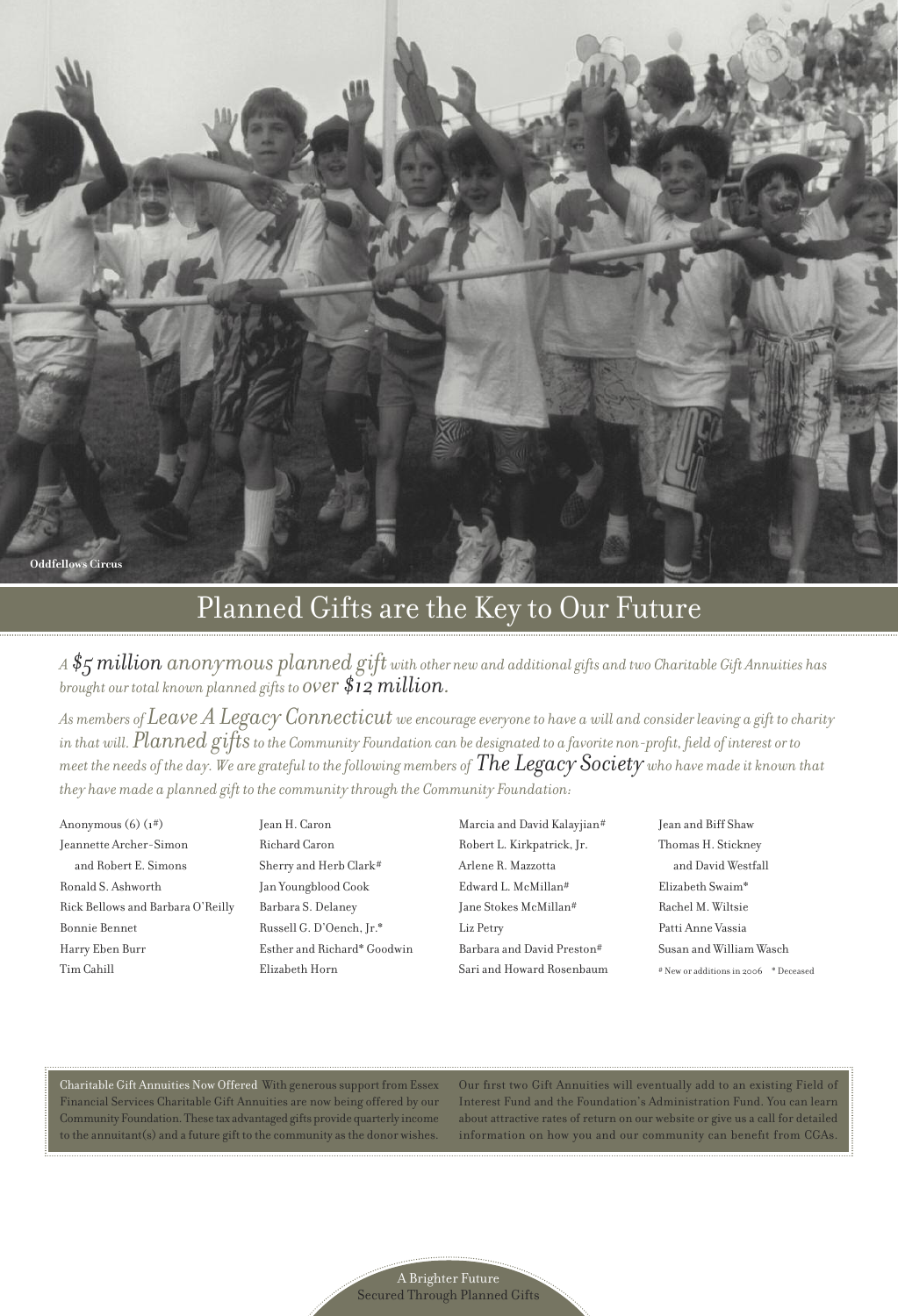**ONE** *message to our friends*

 $\mathbf{TWO}$   $\ldots$  THREE *grantmaking partners*

 $FOUR$  … FIVE *funds for today and tomorrow*

six … seven *planned gifts / financials*

eight … nine *2006 givers*

# STATEMENT OF FINANCIAL POSITION

| <b>ASSETS</b>                             | 2006            |            | 2005        |
|-------------------------------------------|-----------------|------------|-------------|
| Cash & Investments                        | \$<br>3,218,638 | \$         | 2,728,112   |
| Contributions Receivable                  | 141,158         |            | 227,539     |
| Split-Interest Agreements                 | 66,539          |            | 24,670      |
| Other Assets                              | 10,213          |            | 14,912      |
| TOTAL ASSETS                              | \$3,436,548     |            | \$2,995,233 |
| <b>LIABILITIES &amp; NET ASSETS</b>       |                 |            |             |
| <b>LIABILITIES</b>                        |                 |            |             |
| Agency Endowments                         | \$<br>362,172   | \$         | 295,167     |
| Grants Payable                            | 159,390         |            | 121,561     |
| Split-Interest Agreements                 | 18,855          |            |             |
| Expenses Payable                          | 3.970           |            | 4.455       |
| TOTAL LIABILITIES                         | \$<br>544,387   | \$         | 421,183     |
| <b>NET ASSETS</b>                         |                 |            |             |
| Unrestricted Net Assets                   |                 |            |             |
| Endowment                                 |                 |            |             |
| Donor Designated                          | \$<br>644,123   | \$.        | 555,623     |
| Donor Advised                             | 223,974         |            | 200,793     |
| Undesignated Endowment                    | 1,724,236       |            | 1,517,563   |
| <b>Total Endowment</b>                    | \$2,592,333     |            | \$2,273,979 |
| Administration & Other                    | 252,144         |            | 275,401     |
| <b>Total Unrestricted Assets</b>          | \$<br>2,844,477 | $^{\circ}$ | 2,549,380   |
| Temporarily Restricted Net Assets         | 47,684          |            | 24.670      |
| <b>Total Net Assets</b>                   | \$2,892,161     |            | \$2,574,050 |
| <b>TOTAL LIABILITIES &amp; NET ASSETS</b> | \$3,436,548     |            | \$2,995,233 |

# STATEMENT OF ACTIVITIES

| <b>REVENUE</b>                  | 2006                        |    | 2005      |
|---------------------------------|-----------------------------|----|-----------|
| Gifts & Contributions           |                             |    |           |
| Endowed                         | \$<br>60,414                | \$ | 64,433    |
| Unendowed                       | 116,246                     |    | 124,340   |
| Administration                  | 122,826                     |    | 105,998   |
| Split-Interest Agreements       | 11,739                      |    |           |
| In Kind Contributions           | 20,211                      |    | 16,302    |
| Total Gifts & Contributions     | \$<br>331,436               | \$ | 311,073   |
| Investment Income               | 67,084                      |    | 53,806    |
| Net Realized Gains (Loss)       | 27,295                      |    | (433)     |
| Fees - Agency Endowments        | 6,423                       |    | 3,465     |
| TOTAL REVENUE                   | \$<br>432,238               | \$ | 367,911   |
| <b>EXPENSE</b>                  |                             |    |           |
| Grants - Unendowed funds        | \$<br>120,574               | \$ | 94,931    |
| Grants - Endowed funds          | 67,880                      |    | 46,189    |
| Functional Expenses:            |                             |    |           |
| <b>Program Services</b>         | \$<br>76,936                | \$ | 67,332    |
| Management & General            | 88,724                      |    | 96,085    |
| Fundraising                     | 55,722                      |    | 58.925    |
| TOTAL EXPENSE                   | \$<br>409,836               | \$ | 363,462   |
| Unrealized Gain                 | 295,709                     |    | 88,771    |
| INCREASE IN NET ASSETS          | \$<br>318,111               | \$ | 93,220    |
| Net Assets at beginning of year | 2,574,050                   |    | 2,480,830 |
| Net Assets at end of year       | \$<br>2,892,161             | \$ | 2,574,050 |
| Planned Gifts                   | \$12,000,000<br>\$6,500,000 |    |           |

# <sup>2006</sup> Investments and Performance

Foundation investments are determined and monitored by the Finance and Investment Committee to meet the Board of Director's approved Investment Policy. Monies are invested in several of the Vanguard family of mutual funds, with cash holdings in<br>money market accounts.<br>For 2006, the return on investments, net of fees, was16.90% exceeding proportional benchmarks.

2006 and 2005 Audits were performed by Mahoney Sabol & Company, LLP. Copies are available upon request.

(Approximate Known Revocable Gifts)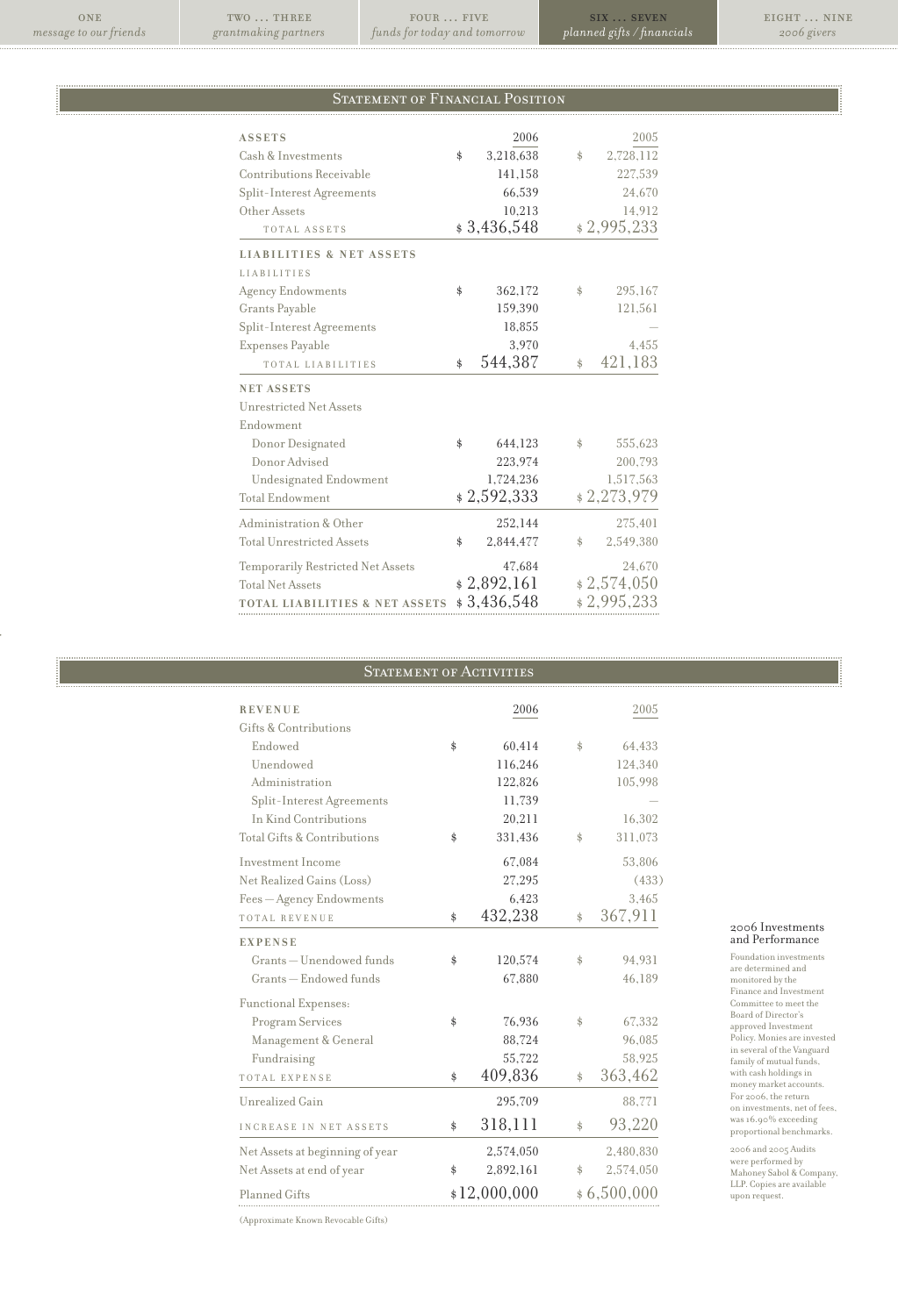

# Thank You to Our 2006 Givers

# Operations Givers

*\$1 for \$2 given match providers:* **The Clark Group Middlesex Mutual Assurance Co. Whelen Engineering**

#### Sustainers

**Aetna Foundation,Inc. Sherry and Herb Clark Essex Savings Bank EST Trust The Kitchings Family Middlesex Hospital Pratt & Whitney**

**Anonymous(1)** Anonymous(3) **A&A Office Systems,Inc.** Elizabeth J. Archambault Donald and Carol Arnault James and Marian Bairstow William and Sheila Barber Anna Barron **Bonnie and John Bennet** Jonathan and Margaret Best **BidwellIndustrial Group,Inc.** Robert and Sallie Boody **Sharon and Weston Bray** Marcia W. Bromberg **William R. Chaney Helen and William C. Chatman Hugh and Judy Cox Patrick J. Crowley Connecticut Light & Power Connecticut Lighting Centers,Inc.**

**Ellen G. D'Oench** Peter G. D'Oench **Nancy and Woodbridge D'Oench** Durham Manufacturing Jonathan W. Field Juana Maria G. Flagg Julie S. Flagg, M.D. Kathleen Flood Peter and Laura Frenzel **George C. Field Company Richard and Barbara Gibbons** Gillette Company Matching Gifts Deborah R. Gitchell Robert and Nancy Green **Sharon and William Griffin Lee and WellesGuilmartin** Sandra M. Haftel **Harding Development Group Robert F. Herbst** Etzie S. Heyl Virginia Hodge W. Campbell Hudson III Daniel A. Hurley III **Infiltrator Systems,Inc.** Mary and Douglas Jones Linda W. Juliani Joan T. Jurale Hortie Kabel **Marcia and David Kalayjian** Naomi and Richard Kamins Thomas P. Kannam

**Connecticut Yankee Realty,Inc.** DEMCO, LLC

Margaret Kelly, M.D. **Scotland King and Robert Graulich Joyce and Robert L. Kirkpatrick,Jr.** Mary Ellen Klinck Joan A. Kowak David and Lynda Larson Sol and Carol LeWitt Rachel W. Lindsay Steven Lloyd **Anthea and Joe Lombardo** Betty C. Long John Lyman, Jr. Donald and Shirley Malcarne **George and Sarah Mayer** A.R. Mazzotta Employment Joan D. Mazzotta **Jane Stokes McMillan** Lucy McMillan **Willard M.McRae** Susan D. Merrow David Miner and Stephanie Robiner Ruth and Christopher Montgomery Andrew and Gail Morris **Norman Needleman and Jacqueline Hubbard** Billie Jean Noonan Elizabeth A. Olson Partnersin Women's Care, LLC **ThomasJ. Pastorello** Mary L. Pear Laura M. Pedersen Liz Petry

William Pinch and Jennifer Saines Peter and Robin Pool **Barbara and David Preston** Jean M. Richards Rabbi Seth D. Riemer Joanne S. Roczniak Sari A. Rosenbaum **Eunice and David Royston Anita Ford Saunders Raymond and Judith Schoonmaker** Alice R. Schumacher **Jean and Biff Shaw** Bobbi Shorthouse Smith Barney / David R. Adams Gay L. Smith Nancy R. Smith C. William and Donna Stamm Sheila and Leonard Stoane Carolyn S. Strickland Kate Swift Tate + Burns Architects, LLC Muriel W. Test Tower Laboratories Ltd. Ursel's Web Margo Weeks Valentine **Patti Anne Vassia William and Susan Wasch** Barbara-Jan Wilson Nancy Woolhouse-Mueller Zygo Corporation

**President Society Members: Provide Gifts of \$1,000 or More for Operations**

#### Endowment Givers

Anonymous $(2)$ Ronald S. Ashworth Harry Eben Burr Jim Cama Cappella Cantorum William C. Chatman Elaine R. Clisham Con Brio Choral Society,Inc. Jan Youngblood Cook A. Edward Couch Barbara S. Delaney Fred and John Elmore, Jr. Essex Savings Bank Debby Farrow Gilead Community Services Harding Development Group Marcia and David Kalayjian Thomas P. Kannam Joyce and Robert L. Kirkpatrick, Jr. The Kitchings Family Lou Matz A.R. Mazzotta Employment Howard and Yvonne McAuliffe EstherJ. McCann-Leopold Jane Stokes McMillan Middlesex United Way Wilfredo Nieves Peter and Valerie Nucci, Jr. Oddfellows Playhouse PCI medical, inc. Liz Petry Marjorie and Robert Rosenbaum Eunice and David M. Royston Betsy and David Sams, Jr.

A Brighter Future Secured Through Generosity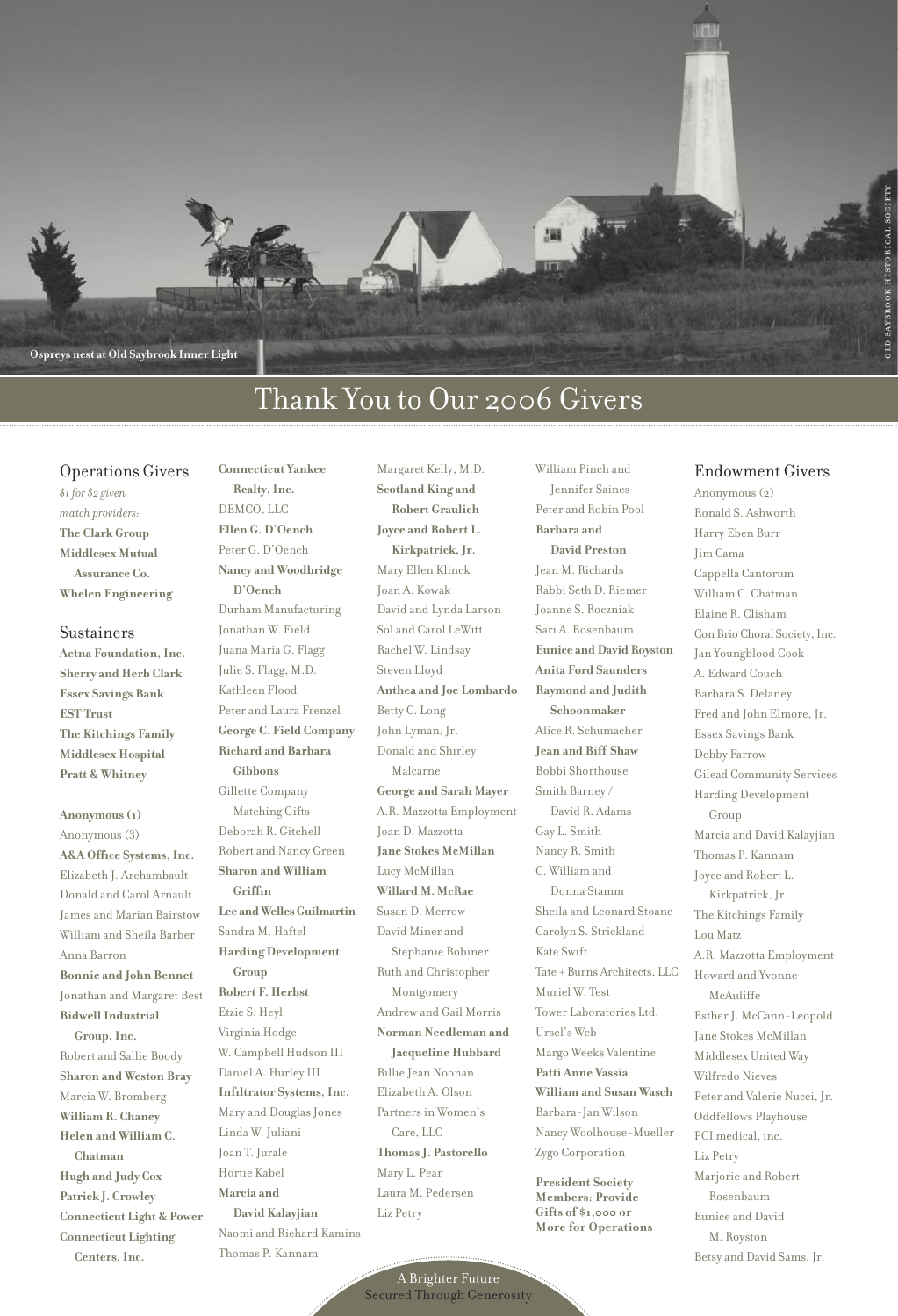two … three *grantmaking partners*

four … five *funds for today and tomorrow*

six … seven *planned gifts / financials* eight … nine *2006 givers*

Anita Ford Saunders Kathleen M. Swaim Patti Anne Vassia Todd Walters Rachel M. Wiltsie Joan S. Youngs

# Fund for Women & Girls

Aetna Foundation Matching Gifts Jennifer Alexander Anonymous(7) Jeannette Archer-Simons William and Sheila Barber Midge and Douglas Bennet, Jr. Susan S. Bransfield Lydia Brewster Marcia W. Bromberg Shirley Carr Sherry Clark Catherine C. Conant Jule A. Crawford, Esquire Betsy Crosswell Edythe Director Patricia M. Dowling Barbara Edelstein Elizabeth R. Emery Essex Savings Bank Patricia C. Farrell Juana Maria G. Flagg Julie S. Flagg, M.D. Susan F. Giuffrida Ann W. Goodwin Linda T. Gorin Heather and Michael Greenaway Lillian M. Guilmartin Debra Guss and Stephen Angle Sandra M. Haftel Etzie S. Heyl Pat Holloway Maria M. Holzberg Marcia L. Kalayjian Kathleen Klinck Faith G. Kuhn Susan F. Lourie John and Carol MacElwee Andrea M. Malon, M.D. Ann H. McCann Barbara McGhie Katherine B. McRae Susan L. Menichetti Nancy Meyers

Middlesex Area Cluster Ministry Wilfredo Nieves Randy E. Parks Carol Parmelee-Blancato Partners in Women's Care, LLC PCI medical, inc. Laura M. Pedersen Susan and Robert Peters Restaurant du Village Joanne S. Roczniak Ellen S. Roman Kristen E. Sampson Audrey J. Scotti Marie M. Serra Carol and Stephen Shapiro Jean Adams Shaw Pat Sidoti Susan H. Spaeth Margery and John Stahl Michelle M. Stronz Virginia M. Stuermer Debra M. Susca Kate Swift Janice E. Thaxter Maxine L. Thumim Eleanor M. Wood Nancy C. Zimmer Virginia P. Zwelling

# Gifts for Women & Girls Grantmaking

Anonymous(11) Carol B. Arnault Janice Augeri Elaine F. Bank Shirley and Clifford Barrett Sharon and Alan Birmingham Robert and Sallie Boody Diane V. Bruno Marilyn and Richard Buel Blanche M. Capilos Elaine and Richard Carella Marie Carlson Helen and William Chatman Barbara B. Clark Susan and Fred Cohan Joyce R. Conklin Jean M. D'Aquila Marjorie W. Debold Susie Dutcher Kathleen Flood Yvette Highsmith Francis

Gillette Company Matching Gifts Lynn Giroux Mary Ann Giuffrida Estelle S. Goodman Jeannine L. Hamel-Smith Dorothea Hast Jane Hawken and David Taylor William Howard, Esquire Deana D. Hutson Hortie Kabel Marian Katz Rev. Mary D. Klaaren Ruth W. Lebergott Audrey Livingston Patricia B. Long Lewis and Ellen Lukens Joanne A. Luppi Sonya Madoff Nancy D. Makrogianis Kathleen N. Manzi Esther J. McCann-Leopold Judith R. Merida Paula A. Merrick Marcia Meyers Joan W. Miller David Miner and Stephanie Robiner Middlesex Fruitery, Inc. Lois and Martin Nadel Noreen M. Nolan Susan and Gino Origlia Mary L. Pear Laura M. Pedersen Alice E. Pomper Peter and Robin Pool Gerry Porto Catherine Probolus Restaurant du Village Jean M. Richards Wendy A. Rieder Dr. Elizabeth A. Rocco

Cora P. Rodenhizer R.J. and Virginia R. Rollefson Susan S. Rubel Starr and Philip Sayres Bert Schmitz and Ceely Ackerman Linda Schroth, M.D. Muriel S. Schulman Alice R. Schumacher Nancy R. Smith Elsie T. Snell Lee Stein

Sheila and Leonard Stoane Patricia and Elmer Swanson Pamela Tatge and Jerry Zinser Lorraine B. Taylor Corinne Tillotta Ursel's Web Margo Weeks Valentine Claudia W. Van Nes Patti Anne Vassia Jane and Carl Viggiani Annette V. Willis, Esquire Katherine Winslow Joan S. Youngs

# Special Gifts

**Grantmaking Partners** Citizens Bank Connecticut Humanities Council Ann T. D'Addario Family Foundation River View Cemetery, Inc.

# Unendowed and Special Gifts

Anonymous(3) Ronald S. Ashworth Judy and Hugh Cox Phyllis S. Greenberg Scotland King Howard and Yvonne McAuliffe Lee T. McQuillan

# In Kind Donations

Citizens Bank Essex Financial Services How 2 Design Prime Pay RJL Computer Consulting

# Matching Gifts Programs

Aetna Foundation Matching Gifts Program Gillette Company Matching Gifts Program

# Gifts Given in Honor of:

Joan Ackley Wendy Berlind Marcia W. Bromberg Herbert T. Clark III Sherry and Herb Clark Barbara S. Delaney Welles Guilmartin Marcia and David Kalayjian (2) Linda Leavenworth Antoinette Mazzotta Arlene R. Mazzotta Jane Stokes McMillan My 60th birthday My daughter Cynthia Susan, Sandy, Linda and Margie Patti Anne Vassia Marcia and Susan Wrubel and Gladye Pinkus Nancy C. Zimmer

# Gifts Given in Memory of:

John A. Barr, Jr. Rene Barth Bernice Bell Irene H. Bolden Alice M. Capilos Gorby Choff Bob DeJonge Edmund T. Delaney Russell G.D'Oench, Jr. Esther G. Eisner Florence English Doris A. Hallie Phyllis Howe Karl Komp M.G. Roger M. Lilly Betty Lourie Emily Madoff Joan Matz William McCann Mary Evelyn Medlock Sara Miller Julia Geddes Parsons Edna Resnikoff Susan Robinson Marian Serra Phyllis Sienna Nellie Rossman Smith Janet Spegele Joanne Stupnitzki Elizabeth Swaim Curtis Tolman Rose Waldman Edith WilliamsFarrow Helen York